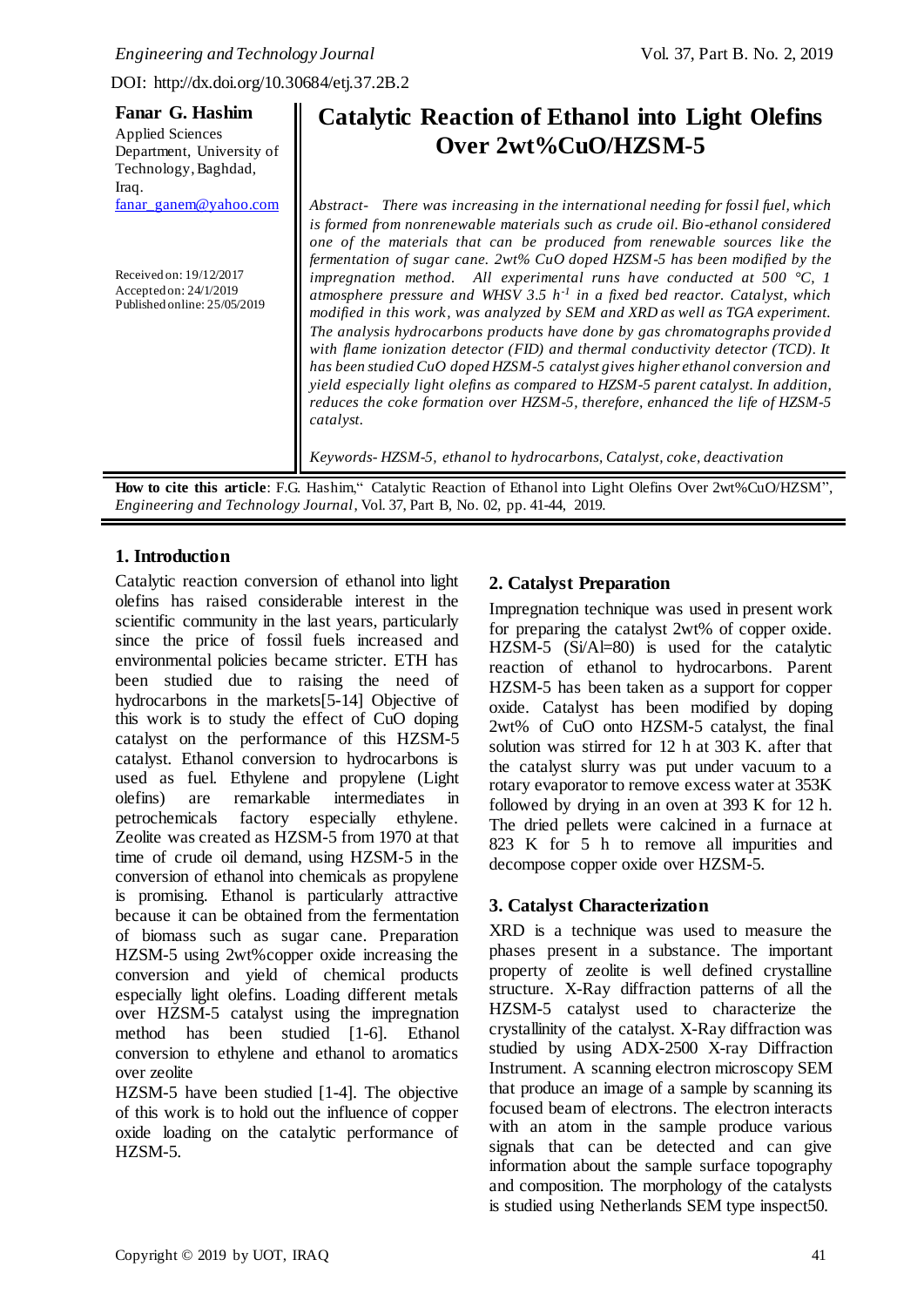## **4. Experimental Work**

Catalytic conversion of ethanol to hydrocarbon has been conducted in fixed bed reactor at 500 °C using 2.5gm parent and modified HZSM-5 catalyst with 2wt% CuO and to compare the performance of these catalysts for the catalytic conversion of ethanol to hydrocarbons especially light olefins. Experimental runs have been done for parent and modified HZSM-5 catalyst under similar conditions. The reaction temperature was measured by a thermocouple in the reactor. Liquid ethanol has been fed and evaporated at 200 °C by pre-heater and finally ethanol-fed to the reactor by a peristaltic pump at WHSV 3.5 h-1. The reactor effluent was analyzed by two gas chromatograph equipped with a Flame Ionization Detector and Thermal Conductivity Detector.

#### **5. Results and Discussions**

TGA analysis was performed to investigate how the coke deposits on HZSM-5 (0) and HZSM-5 modified catalyst after a 12 hrs duration. The parent catalyst was HZ(0) and HZ(2) was the modified HZSM-5 catalyst.

HZSM-5 fresh and modified catalyst after 12 hrs reaction has been moved to an oven at a temperature of 120 ˚C to get rid of moisture. It was taken 0.15gm from each catalyst and transferred to muffle furnace to burn the coke that formed over HZSM-5 catalyst. From this experiment, it was focused that the weight loss was more in case of HZ (0) that means HZSM-5 catalyst modified with 2wt% CuO had less formation of coke that has shown in Table 1.

**Table 1. Burning catalyst samples after 12hr runs. HZ (0), HZ(2)**

| HZSM-5         | Weight before  |        | Weight after   |        |
|----------------|----------------|--------|----------------|--------|
| Samples        | muffle furnace |        | muffle furnace |        |
| HZ(2)          | $0.15$ gm      |        | $0.143$ gm     |        |
| HZ(0)          | $0.15$ gm      |        | $0.138$ gm     |        |
| HZSM-5 Samples |                | Weight | before         | muffle |
|                |                | $\sim$ |                |        |

furnace Weight after muffle furnace HZ (2) 0.15 gm 0.143 gm HZ (0) 0.15 gm 0.138 gm

The major products of this conversion were ethylene, propylene, methane, ethyl methyl ether, xylene, toluene, ethyl benzene, isopropyl benzene, and ethyl toluene. Propylene and ethylene (light olefins) were more than others. One of the main problems related to the operation of catalytic conversion is the loss of the activity with time on stream due to coke formation. Effect of CuO addition to HZSM-5 parent catalyst on the conversion and yield which was studied in Fig .1.a and b. Figure 1 shows the effect of time on

the conversion with parent and modified catalysts. Conversion of bio-ethanol has been decreased with time. The conversion of HZM(2) and HZM(0) were 92.5% and 77% at first respectively, and after 15 h run the conversion of ethanol has been decreased to 68% and 59% respectively for these two catalysts. Fig. 1.b. studied the hydrocarbons yield with run time. The increase in time of stream led to a decrease in hydrocarbons yield. It was shown in Figure 1.b hydrocarbon yield was decreasing with an increase in time on stream. Initial hydrocarbon yield of  $HZM(2)$  and  $HZM(0)$  were 45% and 38% respectively and after 15 hrs from the reaction, hydrocarbon yield goes to 33% and 29% respectively. Addition of copper oxide to parent catalyst helped to increase the active sites on parent catalyst and the selectivity to light olefins.



**Figure 1: a Conversion of ethanol versus Time in a Fixed Bed Reactor [T=500°C, P=1 atm and WHSV=3.5h-1]**





To study the morphology of HZSM-5 parent and modified catalyst, SEM has been analyzed using Netherlands SEM type inspect 50. SEM samples were noticed to be spherical polycrystalline clumps and undefined shapes of particles were also present and shown in Figure 2.a and Figure 2.b.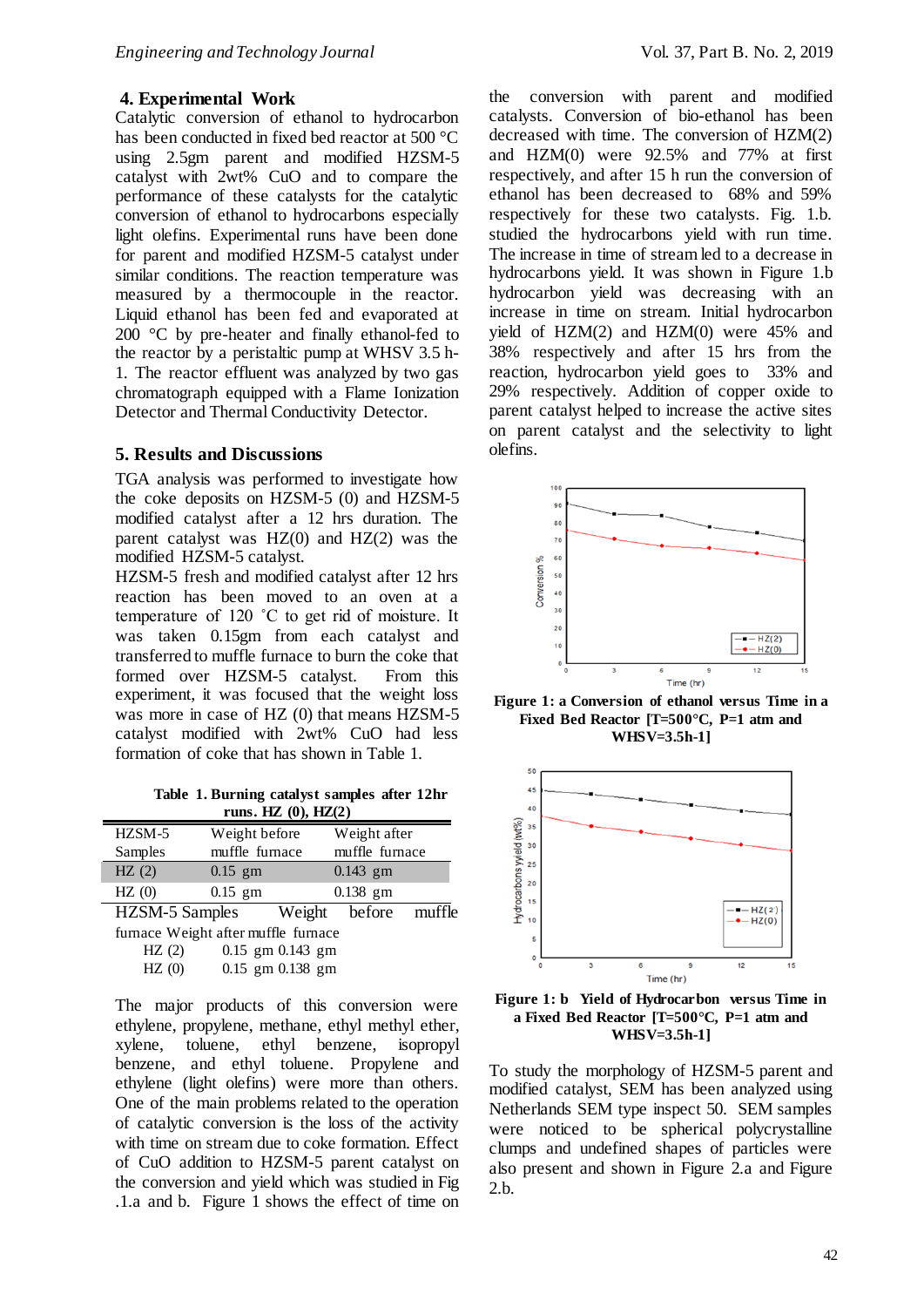



**Figure 2: a SEM Image 2 wt% HZ(CuO) [T=500°C, P=1 atm and WHSV=3.5h1]**



**Figure 2: b SEM Image HZ(0)**

XRD patterns are shown in Figure 3. 2wt% CuO doped HZSM-5 and parent HZSM-5 catalyst. There is a similarity of XRD patterns between unmodified HZSM-5 and modified HZSM-5 catalyst. It was found the original structure of HZSM-5 has not been destroyed during the impregnation process. It was observed from Fig.3 that no CuO species could be identified and significant changes were not observed in XRD patterns as compared with parent HZSM-5 catalyst. Figure 3 shows that the crystalline phase present in HZ(1) and HZ(0) catalyst. XRD revealed crystalline shape in the ZSM-5 (CuO) catalyst after modification. It was shown that the overall structure of catalysts remained the same.



**Figure 3: XRD patterns of HZ (0): HZSM-5, HZ (1): 2wt% copper oxide [T=500°C, P=1 atm and WHSV=3.5h-1]**

# **5. Conclusions**

The deactivation of the catalyst in the catalytic reaction of ethanol to hydrocarbons is mainly due to coke deposition, which increases with time on stream. Incorporation of CuO onto HZSM-5 (Si/Al=80) enhances the ethanol conversion and hydrocarbons yield due to the generation of additional active sites, facilitating the dehydrating activity of the catalysts and formation of hydrocarbons. The deactivation of the catalyst in the transformation of ethanol to hydrocarbons is mainly due to coke deposition, which increases with the time on stream. Incorporation of ZnO over HZSM-5 (Si/Al=80) enhances the ethanol conversion and hydrocarbons yield due to the generation of additional active sites which facilitate the dehydrating activity of the catalysts.

## **Acknowledgment**

Acknowledgments may be directed to individuals or institutions that have contributed to the research or a government agency.

## **References**

[1] K. Ramesh, L.M. Hui, Y.F. Han, and A. Born, "Structure and reactivity of phosphorous modified H-ZSM-5 catalysts for ethanol dehydration," Catalysis Communications, 10, 567–571, 2009.

[2] J. Bia, M. Liua, C.X. Wanga, and Guo, X. "C2–C4 light olefins from bioethanol catalyzed by Ce-modified nanocrystalline HZSM-5 zeolite catalysts," Applied Catalysis B: Environmental, 107, 68-76, 2011.

[3] G. Carotenuto, A. Kumar, J. Miller, A. Mukasyan, and E. Santacesaria, "Hydrogen production by ethanol<br>decomposition and partial oxidation over decomposition and partial oxidation over copper/copper-chromite based catalysts," Catalysis Today, 203, 163–175, 2013.

[4] J. Gurgul, R.P. Socha, and S. Dzwigaj, "Effect of Cu content on the catalytic activity of Cu SiBEA zeolite in the SCR of NO by ethanol: Nature of the copper species", Applied Catalysis B: Environmental, 91, 217–224, 2009.

[5] A. Takahashi, W. Xia, I. Nakamura, H. Shimada, and T. Fujitani, "Effects of added phosphorus on conversion of ethanol to propylene over ZSM-5 catalysts," Applied Catalyst A: General (423– 424), 162-167, 2012.

[6] T.A. Abdullah and H.A. Zaidi, "Effect of ZnO and NiO Modified HZSM-5 Catalyst for Ethanol Conversion to Hydrocarbons," International Journal of Chemical Engineering and Applications, 7, 151-155, 2016.

[7] F.F. Madeira, N.S. Gnep, P. Magnoux, S. Maury, and N. Cadran, "Ethanol transformation over HFAU, HBEA and HMFI zeolites presenting similar Brønsted acidity," Applied Catalyst A: General (367), 39-46, 2009.